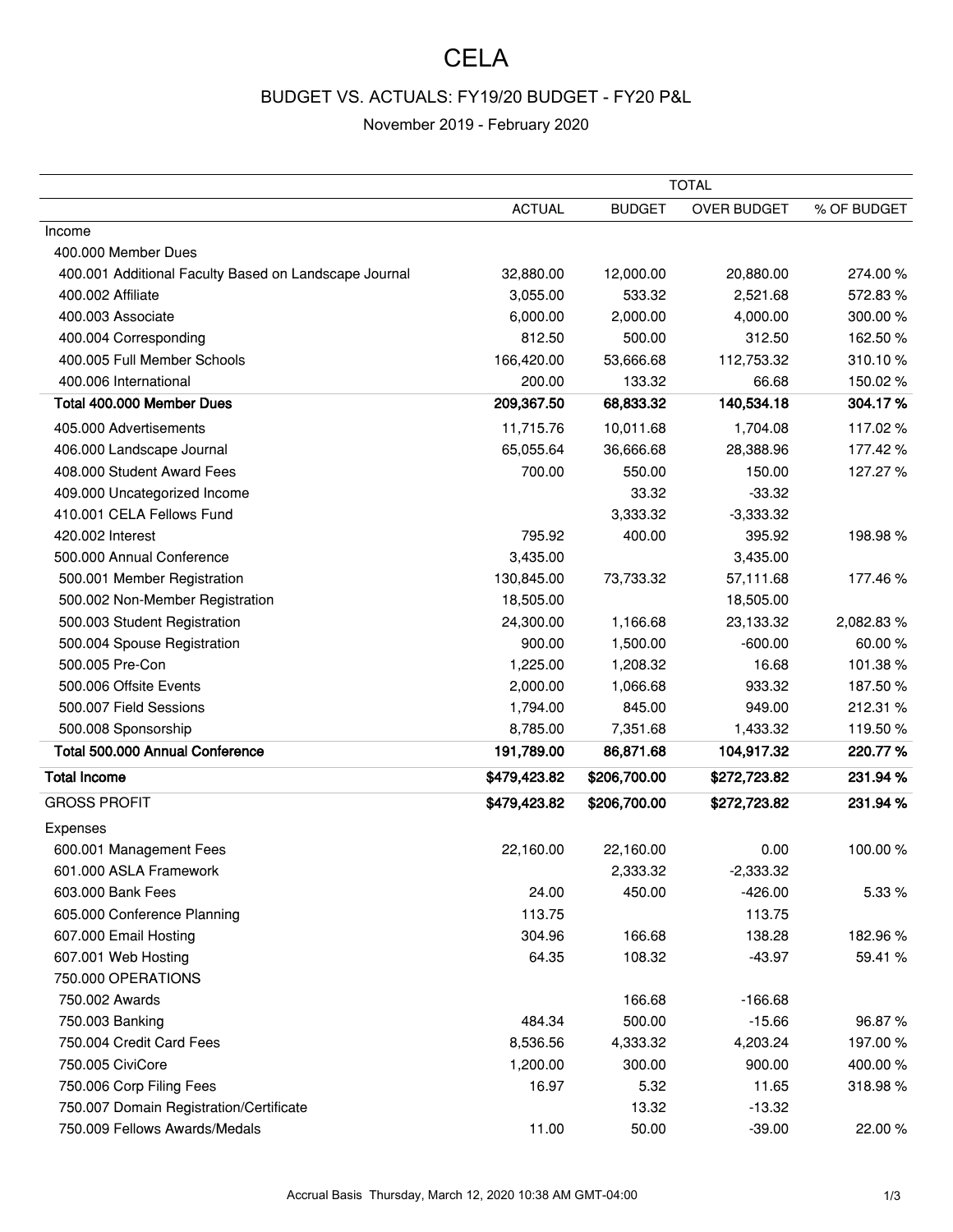|                                                | <b>TOTAL</b>  |               |                    |             |
|------------------------------------------------|---------------|---------------|--------------------|-------------|
|                                                | <b>ACTUAL</b> | <b>BUDGET</b> | <b>OVER BUDGET</b> | % OF BUDGET |
| 750.012 Insurance D & O                        | 600.00        | 433.32        | 166.68             | 138.47%     |
| 750.013 Legal & Professional Fees              |               | 1,450.00      | $-1,450.00$        |             |
| 750.015 Office Supplies                        | 89.71         | 38.32         | 51.39              | 234.11 %    |
| 750.016 Office/General Administrative Expenses |               | 36.68         | $-36.68$           |             |
| 750.017 Paper Review                           | 35.23         | 833.32        | $-798.09$          | 4.23 %      |
| 750.018 Postage                                | 23.20         | 33.32         | $-10.12$           | 69.63%      |
| 750.020 Software                               | 1,680.00      |               | 1,680.00           |             |
| 750.021 Telephone                              | 309.87        |               | 309.87             |             |
| 751.000 Student Director/                      |               |               |                    |             |
| 751.001 Janet Singer Scholarship               |               | 500.00        | $-500.00$          |             |
| Total 751.000 Student Director/                |               | 500.00        | $-500.00$          |             |
| 752.000 Travel                                 |               |               |                    |             |
| 752.001 Travel - Past President                | 1,637.63      |               | 1,637.63           |             |
| Total 752,000 Travel                           | 1,637.63      |               | 1,637.63           |             |
| 752.002 Travel - Executive Leadership          | 4,012.39      | 5,533.32      | $-1,520.93$        | 72.51 %     |
| 752.004 Travel-Exec Director                   | 1,175.54      | 1,333.32      | $-157.78$          | 88.17%      |
| 752.005 Travel-President                       | 1,895.83      | 4,066.68      | $-2,170.85$        | 46.62%      |
| 752.006 Travel-Regional Director               |               | 7,066.68      | $-7,066.68$        |             |
| Total 750.000 OPERATIONS                       | 21,708.27     | 26,693.60     | $-4,985.33$        | 81.32%      |
| 760.000 OTHER OPERATIONS EXPENSE               |               | 16.00         | $-16.00$           |             |
| 760.005 President's Council                    | 1,315.48      | 2,139.24      | $-823.76$          | 61.49%      |
| 760.007 Software-QuickBooks Online             |               | 280.00        | $-280.00$          |             |
| Total 760.000 OTHER OPERATIONS EXPENSE         | 1,315.48      | 2,435.24      | $-1,119.76$        | 54.02%      |
| 779.000 Miscellaneous Expense                  |               | 66.68         | $-66.68$           |             |
| 780.000 Website Development                    |               | 3,333.32      | $-3,333.32$        |             |
| 790.000 Publications.                          |               |               |                    |             |
| 790.001 Landscape Journal                      |               | 29,333.32     | $-29,333.32$       |             |
| 790.002 Journal-Editorial Support              | 29,514.17     | 17,491.68     | 12,022.49          | 168.73%     |
| Total 790.000 Publications.                    | 29,514.17     | 46,825.00     | $-17,310.83$       | 63.03%      |
| 800.000 Meetings                               |               |               |                    |             |
| 800.100 Annual Conference                      | 0.00          |               | 0.00               |             |
| 800.101 Presenters/Sessions                    |               | 900.00        | $-900.00$          |             |
| 800.102 Food and Beverage                      |               | 24,183.32     | $-24,183.32$       |             |
| 800.103 Staff Travel                           | 794.50        | 1,494.00      | $-699.50$          | 53.18%      |
| 800.104 Lifetime Award                         |               | 479.32        | $-479.32$          |             |
| 800.105 Insurance                              | 1,266.90      | 400.00        | 866.90             | 316.73%     |
| 800.106 App                                    |               | 833.32        | $-833.32$          |             |
| 800.107 Offsite Events                         | 2,550.00      | 1,000.00      | 1,550.00           | 255.00 %    |
| 800.108 Other/Misc                             |               | 10,737.00     | $-10,737.00$       |             |
| 800.109 Meeting Planner                        |               | 12,410.00     | $-12,410.00$       |             |
| 800.110 Poster Session                         |               | 746.68        | $-746.68$          |             |
| 800.111 LA CES                                 |               | 116.68        | $-116.68$          |             |
| 800.112 AV                                     |               | 7,333.32      | $-7,333.32$        |             |
| 800.113 Tours                                  |               | 2,746.68      | $-2,746.68$        |             |
| 800.115 Photographer                           |               | 1,293.32      | $-1,293.32$        |             |
| 800.116 Printing                               | 73.41         | 400.00        | $-326.59$          | 18.35%      |
| 800.118 Plaques/Awards                         |               | 166.68        | $-166.68$          |             |
| 800.119 Signs                                  |               | 666.68        | $-666.68$          |             |